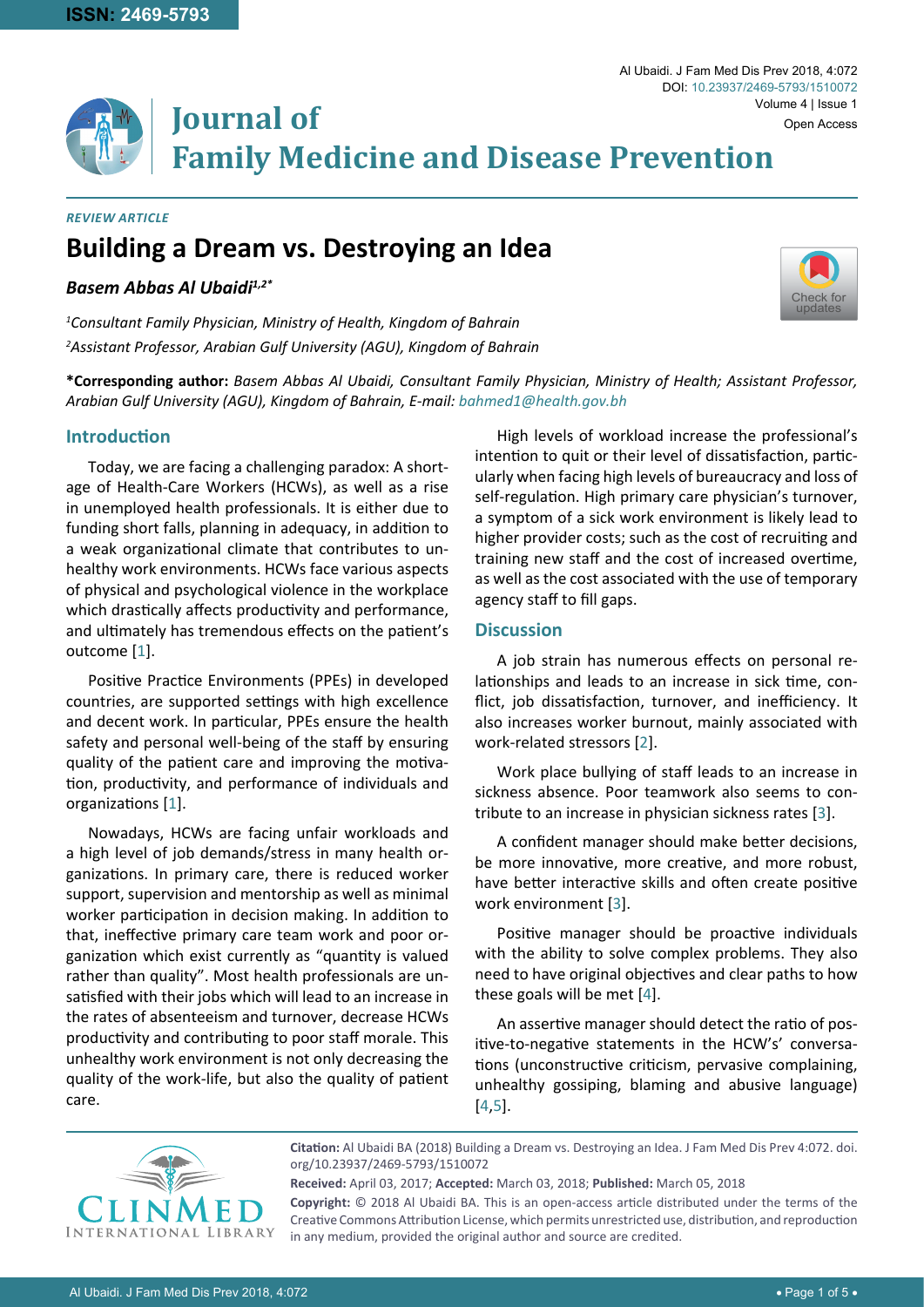Optimistic manager should have an encouraging attitude towards HCWs with high personal growth potential with creativity and motivation to have a high-quality environment with less work conflict [[6](#page-4-13)[,7\]](#page-4-14).

Constructive manager can influence the workplace environment by acting as role model and by implementing affirmative policies and practices which encourage positive HCWs to practice their strengths every day and increase their productivity, which eventually leads to higher retention rates and decreases drop out from work [[8](#page-4-15)[-12\]](#page-4-5).

Successful manager should identify and implement numerous interventions that increase work/HCWs positivity, also should identify and implement strategies to create and maintain positive workplace environment. The Six prerequisites of the office positivity model include positive thinking, positive relationships, strength, empowerment, meaning, and well-being of their HCWs [[13](#page-4-6)].

Confident HCWs have higher levels of commitment, higher professional job performance, less burnout, enhanced well-being and better overall individual achievements [[4](#page-4-0)]. Positivity benefits individuals in four different dimensions (mentally, socially, psychologically and physically) [[14\]](#page-4-7).

The positivity of HCWs will lead to many expected mental benefits, such as happier emotions, a broader focus and better problem-solving [[2](#page-3-0)]. Also, HCWs will have a high level of confidence in their work-decisions [[15](#page-4-8),[16\]](#page-4-9).

Cooperative HCWs have better psychological health, more optimism, with motivation which contributes to useful coping skills, better self-assertiveness, and enhance resilience (suffering less anxiety and depression) [[4\]](#page-4-0).

Positive HCWs are physically fit; have lower blood pressure, better blood sugar, normal heart rates, decrease levels of stress-related hormones and stronger immune systems [[4](#page-4-0)].

Positive HCWs are physically healthier with lower hypertension, diabetes, and stroke.

On the other hand, negative HCWs are physically unfit; have higher blood pressure, sugar, difficulties with sleep, more colds, and high somatic pain [[4](#page-4-0)], and live ten years shorter [[8](#page-4-15)].

Healthy HCWs have higher work productivity, have inspired skills for challenging goals, fewer rates of absenteeism, reduce healthcare cost, and they are the most successful employees [[8](#page-4-15)].

Additionally, 50% of our overall happiness or gloominess comes from naturally genetic/familial factors; the genetic factors are the most abundant contributors to happiness/unhappiness [[9](#page-4-2)]. Only 10% of our happiness comes from our life circumstances (e.g., income, health or significant events) because people quickly adjust to new life situations [[9](#page-4-2)].

# **So What is Responsible for the 40% of Our Happiness/Unhappiness?**

It is the aggregate contribution of our thoughts, actions, and activities that give us a better or worse interpretation of the world. In fact, we can change the set point of our happiness through sustained intentional efforts [[9\]](#page-4-2).

Negative events/feedback is more memorized and reacts more strongly than positive event/feedback. Also, contrary emotions are sensed more powerfully than positive emotions (memory ratio: 4/1; memorized four negative memories for each positive memory). Our brain ignores moments of happiness and commits to recall for negative experiences [[10](#page-4-3)], which leads to suffering and unhappiness [[11\]](#page-4-4).

The power of negativity is evident because negative things do happen, so we need the positive to counteract the stronger negativity bias 7, which ultimately affects organizational productivity [[12\]](#page-4-5).

To enhance positivity; a positive environment is needed to create the required emotion and encourage appropriate thought and behaviour [[10,](#page-4-3)[12\]](#page-4-5).

# **Positive thinking**

The power of positivity has a massive effect on both the emotions and thinking capabilities of individuals which ultimately affects both the behaviour and actions of individuals.

Managers can create four strategies to facilitate a positive work environment by 1) Positive focus; 2) Optimism; 3) Gratitude and 4) Forgiveness ([Table 1](#page-2-0)) [[13](#page-4-6)].

HCWs should train themselves to delete intentionally and ignore small negative frustrations, and intentionally focus on appreciating the small positive situations [[14\]](#page-4-7).

The managers can contribute to this by shifting the focus on the positive things (e.g., celebrating right actions/milestones, discovering employee strength and investing in their growth) [[14](#page-4-7)].

Sanders, 2011; describes a good manager as "a builder of dreams, not a destroyer of ideas" [[11\]](#page-4-4).

Thus, managers can crash pessimistic thoughts and replace them with optimism in the workplace [[13\]](#page-4-6).

# **Positive relationships**

Having a close, trusting and caring team is critical to the happiness of HCWs in the workplace [[15\]](#page-4-8).

Positive relationships are vital to our well-being and workplace effectiveness [[16,](#page-4-9)[17\]](#page-4-10).

Managers can create four strategies to facilitate positive work relationships by building: 1) Respect; Appreciation; 2) Recognition; 3) Trust; and 4) Generosity [[18](#page-4-11)[,19](#page-4-12)] [\(Table 1\)](#page-2-0).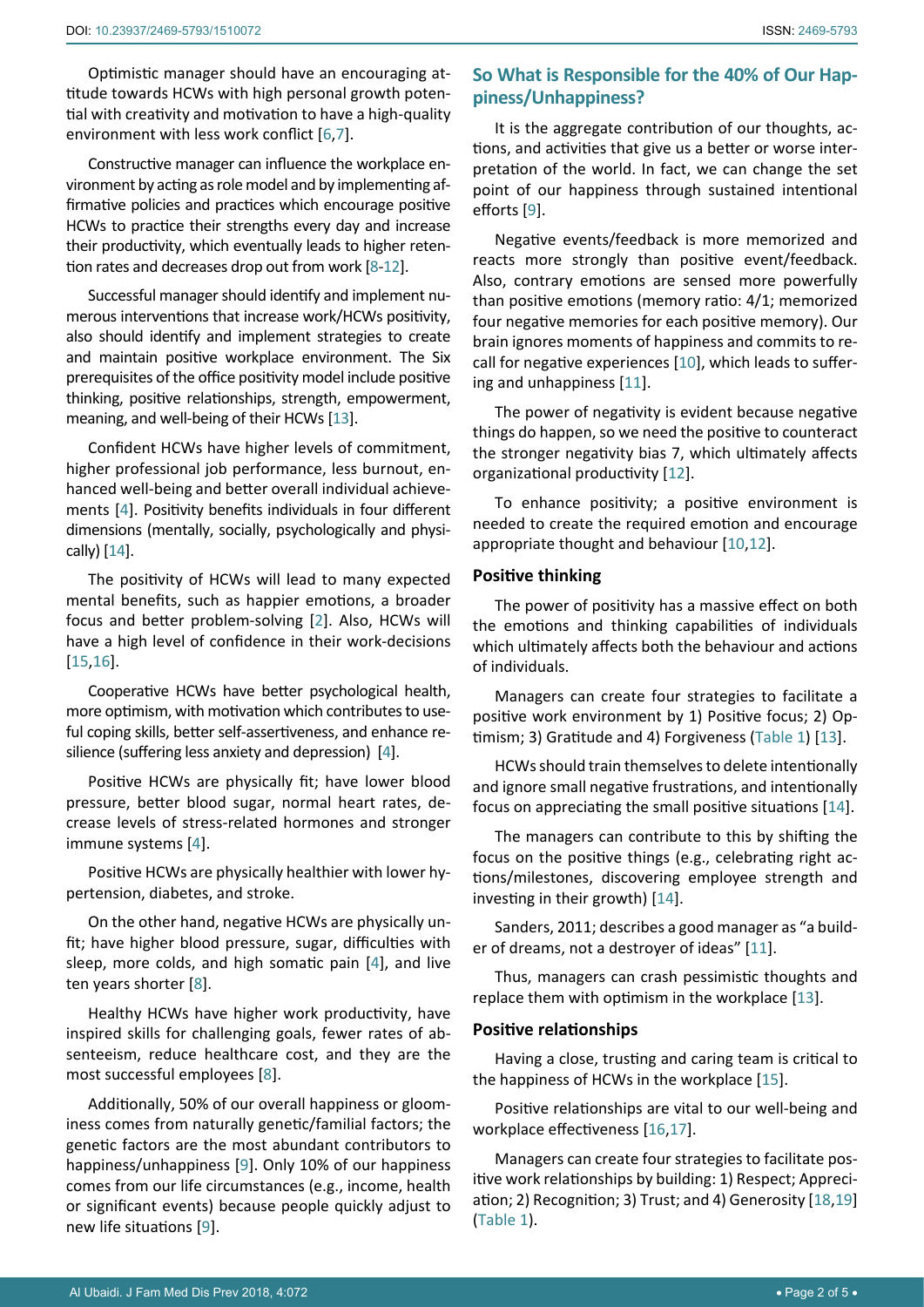### <span id="page-2-0"></span>**Table 1:** Managerial practices to increase workplace positivity [[13\]](#page-4-6).

| 1. Positive Thinking         |                                                                                        |
|------------------------------|----------------------------------------------------------------------------------------|
| <b>Positive Focus</b>        | Ignore small negative frustrations                                                     |
|                              | Celebrate small wins                                                                   |
|                              | Share success stories                                                                  |
|                              | Point out individual HCW's strengths                                                   |
|                              | Focus on solutions rather than problems                                                |
| Optimism                     | Help HCWs view adverse events as temporary setbacks                                    |
|                              | Dispute pessimistic thoughts                                                           |
|                              | Learn from mistakes                                                                    |
|                              | Trying new ideas/changes to reach goals                                                |
| <b>Gratitude</b>             | Develop a culture of gratitude                                                         |
|                              | Appreciate the current situation                                                       |
|                              | Start meetings by asking HCWs what they are thankful for                               |
|                              | Express gratitude frequently                                                           |
| Forgiveness                  | Develop a culture of forgiveness                                                       |
|                              | Mistakes happen but don't blame or dwell on what happened                              |
|                              | View mistakes as opportunities to learn                                                |
| 2. Positive Relationships    |                                                                                        |
| <b>Respect/Appreciation</b>  | View HCWs as competent and valuable                                                    |
|                              | Listen to the HCW's ideas and opinions                                                 |
|                              | Use collaborative problem solving                                                      |
|                              | Let HCWs know you appreciate who they are                                              |
| <b>Recognition</b>           | Recognize HCWs for doing good job or behaviour                                         |
|                              | Recognize HCWs for what they achieved                                                  |
|                              | Recognize HCWs contributing to cost reduction and extraordinary work                   |
|                              | Recognize HCWs during work and after their retirement                                  |
|                              | Celebrate accomplishments                                                              |
| <b>Trust</b>                 | Act with integrity, dependability, and benevolence                                     |
|                              | Encourage participation in decision making in delicate matters                         |
|                              | Share information freely                                                               |
| Generosity                   | Establish a culture of support                                                         |
|                              | Reward people for helping their colleagues                                             |
|                              | Establish a mentorship program                                                         |
| 3. Strengths                 |                                                                                        |
| <b>Identify</b>              | Look for rapid learning, high energy or repeated success                               |
|                              | Administrate a strength's inventory/team feedback loop/direct observation              |
| Use                          | Select individuals whose strengths fit the ministry's needs                            |
|                              | Assign, or modify roles to maximize the use of HCW's strengths                         |
|                              | Designate a few hours each week as "strengths time"                                    |
|                              | Experience moments of flow                                                             |
| <b>Develop</b>               | Focus feedback on HCW's strengths (e.g., give three positive to one negative feedback) |
|                              | Provide job training to develop the HCW's strengths                                    |
|                              | Provide skill-building training                                                        |
|                              | Provide good mentoring/coaching                                                        |
| 4. Empowerment               |                                                                                        |
| <b>Clarity</b>               | Define goals and expectations<br>Define results/outcomes expected                      |
|                              | Define the HCWs responsibility                                                         |
| <b>Support</b>               | Provide the time, encouragement and resources needed to achieve goals                  |
|                              | Remove obstacles/barriers to success                                                   |
|                              | Manage roles as a facilitator, coordinator, and supporter of the achievement           |
| <b>Autonomy</b>              | Let HCWs choose how to do their work                                                   |
|                              | Provide supporting autonomy and direct support when it is needed                       |
| 5. Meaning                   |                                                                                        |
| <b>Mission</b>               | Continuously remind HCWs of the company's mission                                      |
|                              | Clarify office purpose and there a son for existing                                    |
|                              | Highlight the impact of action have on clients or colleagues                           |
| Impact                       | Show customer appreciation for their work                                              |
| <b>Social Responsibility</b> | Communicate the company's social responsibility initiatives                            |
|                              | Encourage participation in social responsibility programs                              |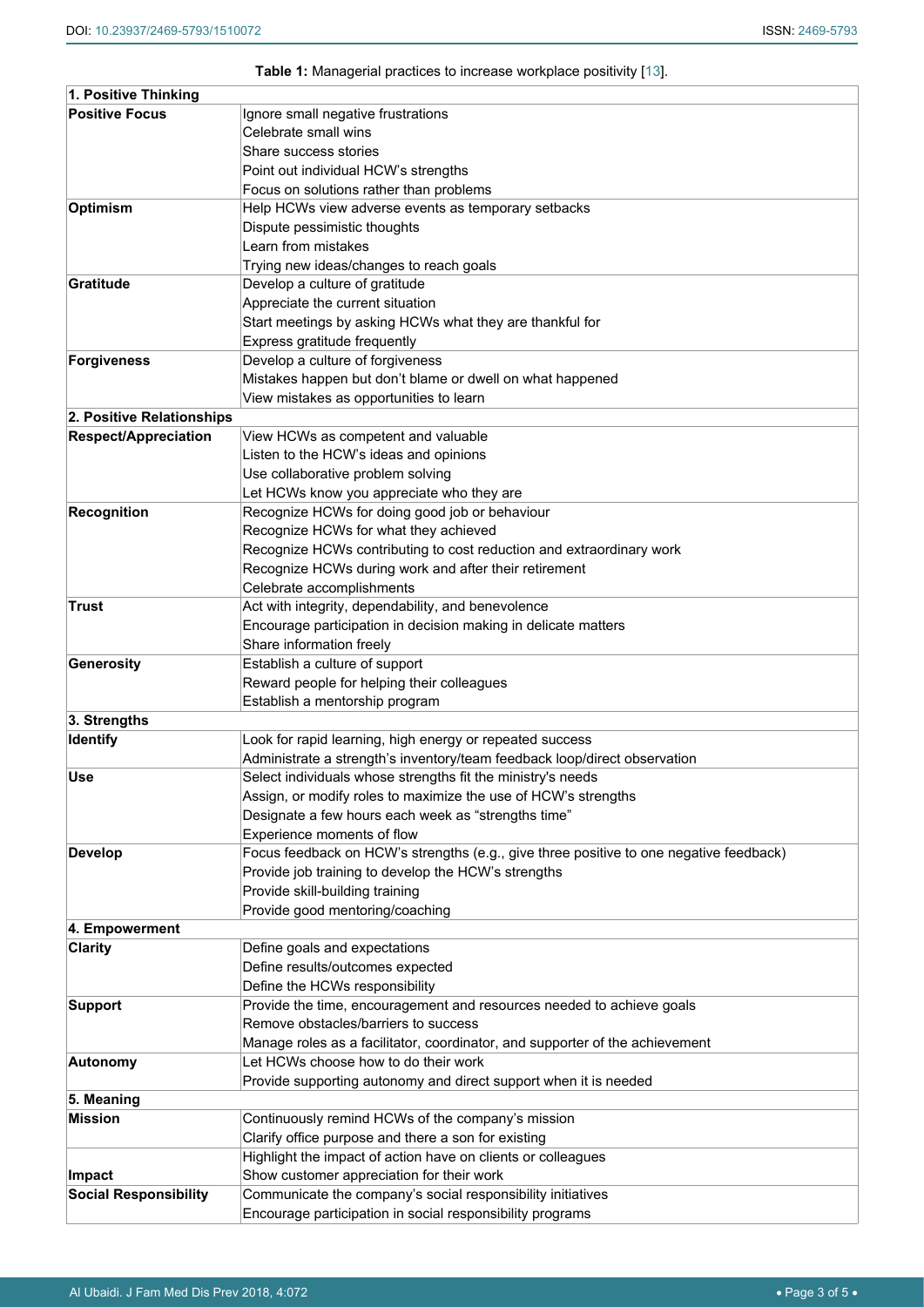| 6. Wellbeing         |                                                                          |
|----------------------|--------------------------------------------------------------------------|
|                      | Adopt wellness programs to prevent health problems                       |
| <b>Health</b>        | Encourage a healthy lifestyle                                            |
|                      | Provide fitness facilitate                                               |
|                      | Provide stress management program                                        |
| <b>Fun</b>           | Play games, have parties, find creative ways to have fun in/outside work |
| <b>Work-Life Fit</b> | Choosing appropriate work schedule that fit HCWs needs                   |
|                      | Offer quality of life benefits, flexible work, childcare, etc.           |

### **Strengths**

HCWs will be happy and will do their best if they are encouraged to use their strengths.

Focusing on an HCW's strengths will lead to a higher rate of satisfaction and productivity, as well as higher retention rates [[18\]](#page-4-11).

Unfortunately, only 20% of the HCWs have a chance to use their strength in their current job position [[20](#page-4-17)].

Managers can create three strategies to increase the effectiveness of an employee by identifying, using and developing their strengths [[13](#page-4-6)] [\(Table 1\)](#page-2-0).

#### **Empowerment**

Empowered HCWs will have a higher rate of success in their jobs and will achieve more consistent and meaningful progress [[21\]](#page-4-18).

Managers can assist HCWs by providing them with clarity, support, and autonomy in their tasks [[13](#page-4-6)] ([Table 1\)](#page-2-0).

#### **Meaning**

A job where an individual feels that they are making a difference and are fulfilling a higher purpose is more meaningful than one where the only focus is on promotions, income, and job security [[21\]](#page-4-18). The manager should help HCWs discover the value of the work they do [[22](#page-4-19)[,23](#page-4-20)]. Managers can create three strategies to determine definite job meaning by 1) Creating a mission; 2) Impact; and 3) Social responsibility [[13](#page-4-6)] [\(Table 1\)](#page-2-0).

# **Wellbeing**

Managers should express genuine concern about the HCW's well-being (e.g., state of health, happiness, and prosperity) by creating a fun and friendly atmosphere inside and outside the workplace. Managers can create three strategies to determine positive HCW's wellbeing by creating a healthy, fun and better work-life fit [[9](#page-4-2)] ([Table 1\)](#page-2-0).

The manager should observe their body language; genuinely appraise HCWs, be a steady and reliable administrative, avoid the spread of office negativity and to develop a root cause analysis of office negativity. They also need to assess an HCW's technical and individual skills and continuously remind the HCW's of their "nobler mission [[5](#page-4-1)]".

# **Recommendation**

1 Human resource professionals have an important

role in designing positive work environments, and should assess existing levels of workplace positivity to identify areas for improvement.

- 2 Human resource professionals should train new managers in the benefits of positivity and how to use the six essentials to enhance a better workplace environment.
- 3 Human resource professionals should train new managers with programs that encourage work positivity (e.g., Strength assessments, mentoring and coaching, wellness programs and work-life fit initiatives).
- 4 Human resource professionals should look at damaging workplace environments severely as they have a critical effect on employee's dropout rates [[13](#page-4-6)[,24\]](#page-4-16).

# **Conclusion**

A positive workplace is the sign of organizational success as it empowers HCWs to perform their best. A positive work environment enhances the HCW's emotional and social security and also improves their overall engagement.

The manager should create a more positive workplace environment; generate positive change by applying the six essentials of workplace positivity. The managers can help HCWs by focusing on their strengths, nurturing their relationship, celebrating their achievements, empowering their progress, giving their job a higher meaning and showing genuine concern for the HCW's wellbeing.

# **Potential Conflicts of Interest**

None.

# **Competing Interest**

None.

#### **Sponsorship**

None.

#### **References**

- <span id="page-3-2"></span>1. [Rondeau KV, Francescutti LH \(2005\) Emergency depart](https://www.ncbi.nlm.nih.gov/pubmed/16268411)[ment overcrowding: the impact of resource scarcity on phy](https://www.ncbi.nlm.nih.gov/pubmed/16268411)[sician job satisfaction. J Healthc Manag 50: 327-340.](https://www.ncbi.nlm.nih.gov/pubmed/16268411)
- <span id="page-3-0"></span>2. [Goehringa C, Gallacchib M, Künzic B, Bovierd P \(2005\)](https://smw.ch/article/doi/smw.2005.10841)  [Psychosocial and professional characteristics of burnout in](https://smw.ch/article/doi/smw.2005.10841)  [Swiss primary care practitioners: A cross-sectional survey.](https://smw.ch/article/doi/smw.2005.10841)  [Swiss Med Wkly 135: 101-108.](https://smw.ch/article/doi/smw.2005.10841)
- <span id="page-3-1"></span>3. [Kivimaki M, Sutinen R,](https://www.ncbi.nlm.nih.gov/pubmed/11351050) Elovainio M, Vahtera J, Räsänen [K, et al. \(2001\) Sickness absence in hospital physicians: 2](https://www.ncbi.nlm.nih.gov/pubmed/11351050)  [year follow up study on determinants. Occup Environ Med](https://www.ncbi.nlm.nih.gov/pubmed/11351050)  [58: 361-366.](https://www.ncbi.nlm.nih.gov/pubmed/11351050)